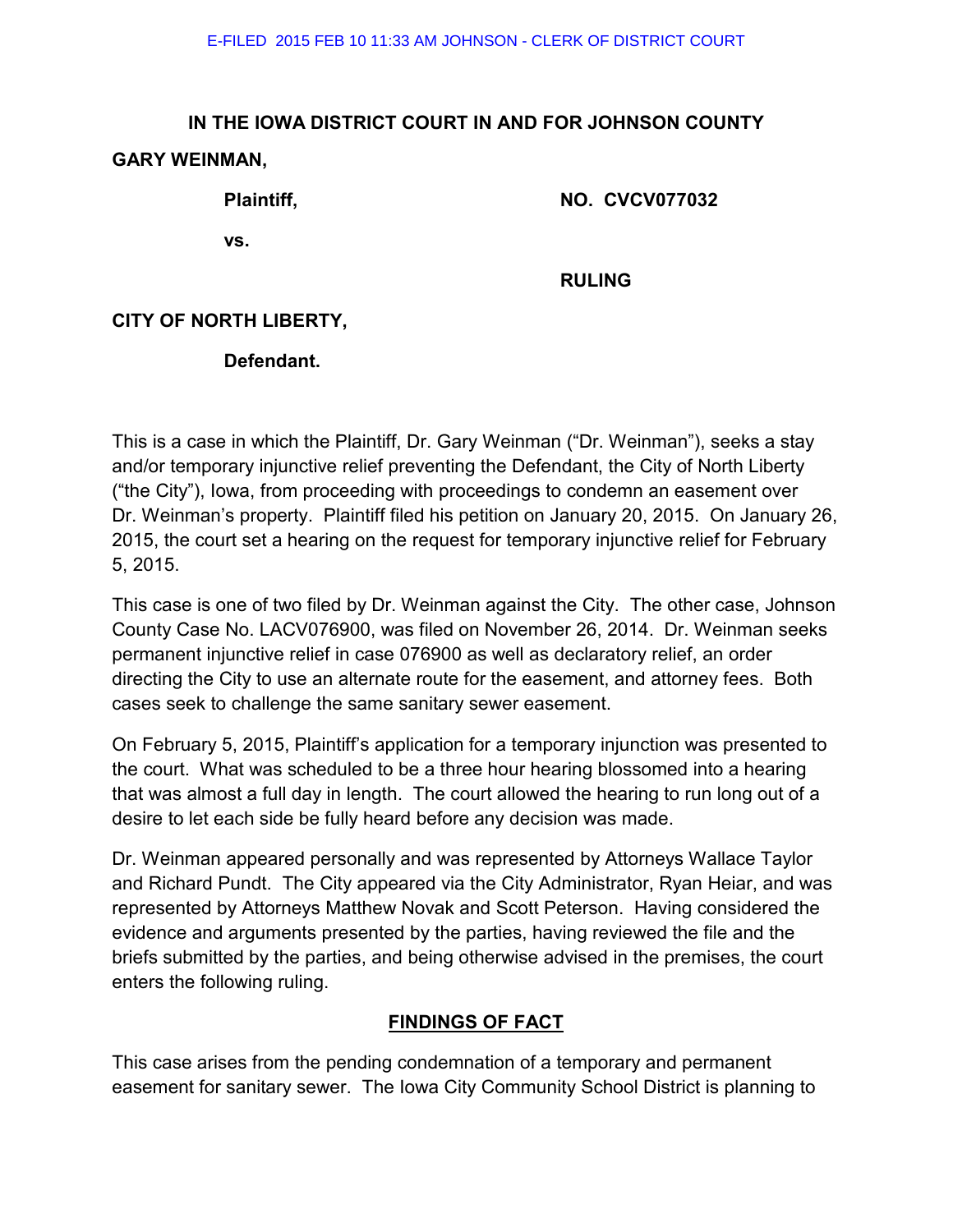build a new school in North Liberty. The plan is to alleviate overcrowding in West High School and City High School with this new school. However, the site selected by the district does not have access to sanitary sewer. As a result, North Liberty plans to install a new sanitary sewer line from its sewer treatment plant running to the east and north to the school. North Liberty plans to extend this sewer somewhat beyond the school. It will ultimately service not just the new school, but also anticipated new, and possibly, some existing development.

North Liberty needs both temporary and permanent easements to construct this new sewer line. The permanent easement will be for the buried line, for access to any manholes, and for access to repair and maintain the line if needed. The temporary easement will be for the area needed to trench, store soil, and operate equipment in the construction of the sewer line.

In determining the route for this new sewer line, North Liberty considered at least two options: the route at issue in this case and another route referred to as the "deep cut" route. Although the evidence as to the relative cost of these routes was disputed, the more convincing evidence showed that the projected cost of the deep cut route would be approximately \$1.5 million more than the route through the Weinman property. Additionally, the deep cut route would involve very deep trenching, as much as 50 feet at some locations. As a result, the risks involved in service and repair and the cost of maintaining the sewer if this route were used would substantially exceed those involved in the route over the Weinman property.

At the hearing, Dr. Weinman introduced expert testimony regarding a route he proposes. This route was not considered by the City of North Liberty and could not have been considered by the City because it did not have the proposal until the day of the hearing. There was, however, some evidence from the City's engineering consultant that Foxx Engineering had looked at this approximate route and had not developed a formal proposal based on it because it also would be a "deep cut" route and the cost of the route would be substantially higher than the route over the Weinman property.

Dr. Weinman's engineer testified the route would be less expensive than other routes, but the court notes the engineer did not provide information as to whether his proposal would allow service of the entire basin or just the school, the diameter of sewer line used for his cost estimate, and other variables relevant to a comparison of his proposal to the other proposals considered by North Liberty.

In the process of preparing for the condemnation process and negotiating with the landowners, North Liberty utilized the services of a surveyor. This surveyor marked the planned route over the Weinman property and neighboring properties with survey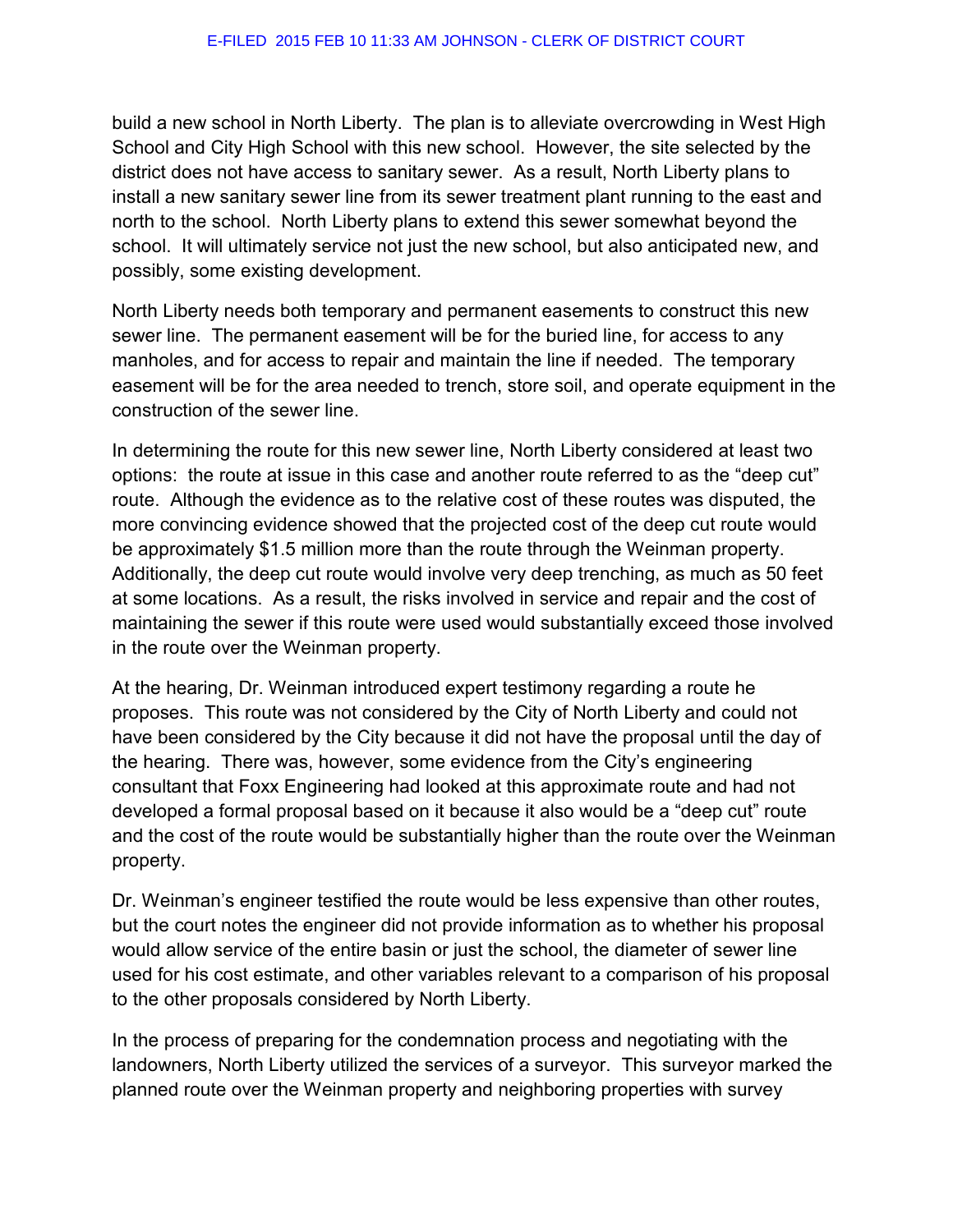stakes. In performing this work, the surveyor entered Dr. Weinman's property without providing written notice as required by Iowa Code section 354.4A(3) (2014). However, the route for the sanitary sewer had already been determined with the possible exception of small deviations determined in the course of the survey. Thus, the survey was not necessary for North Liberty to proceed with its condemnation action. Rather, it was part of the City's efforts to show the physical location of the easement to the landowners over whose property the easement would run. After discovering the survey stakes, Dr. Weinman removed some or all of them.

As of the time of hearing, North Liberty had negotiated easements with 12 of the 13 property owners over whose property the sewer line will run. Dr. Weinman is the sole holdout.

Dr. Weinman, in anticipation of a condemnation, filed a suit against the City: Johnson County Case No. LACV076900. The City subsequently initiated condemnation proceedings against Dr. Weinman. The condemnation commission is set to meet on February 13, 2015 to assess damages.

The temporary construction easement over Dr. Weinman's property will be .75 acres. It will require the removal of some trees on Dr. Weinman's property, but the route will primarily impact prairie on his property. Dr. Weinman partnered with the Iowa Department of Natural Resources to restore about 5 acres of his property to native prairie 30 years ago. He presented evidence that if this prairie is disturbed, it will take about 30 years to restore it to its present condition. The court also finds that if mature trees are removed, they cannot be effectively "restored" because it is not possible to plant new mature trees. However, restoration efforts can be made and relatively large replacement trees can be planted after work is completed.

There was evidence that some trees that are potential habitat for Indiana bats would be impacted by the construction of the planned sewer. Indiana bats are an endangered species. Not all trees are potential habitat for Indiana bats. The project as a whole would require the removal of approximately 107 trees that would be suitable habitat for Indiana bats. There was no evidence as to how many of these trees would be located on Dr. Weinman's property.

It was undisputed that work on the sewer will necessitate removal of some number of trees from Dr. Weinman's property. However, Dr. Weinman indicated only a few trees had been marked when the route was marked. Thus, it is unlikely that the work on Dr. Weinman's property would involve removal of more than a small number of trees that might provide habitat to Indiana bats.

What was clear is that the removal must be completed by March 31. It appears the Iowa Department of Natural Resources will not allow removal of the trees after the end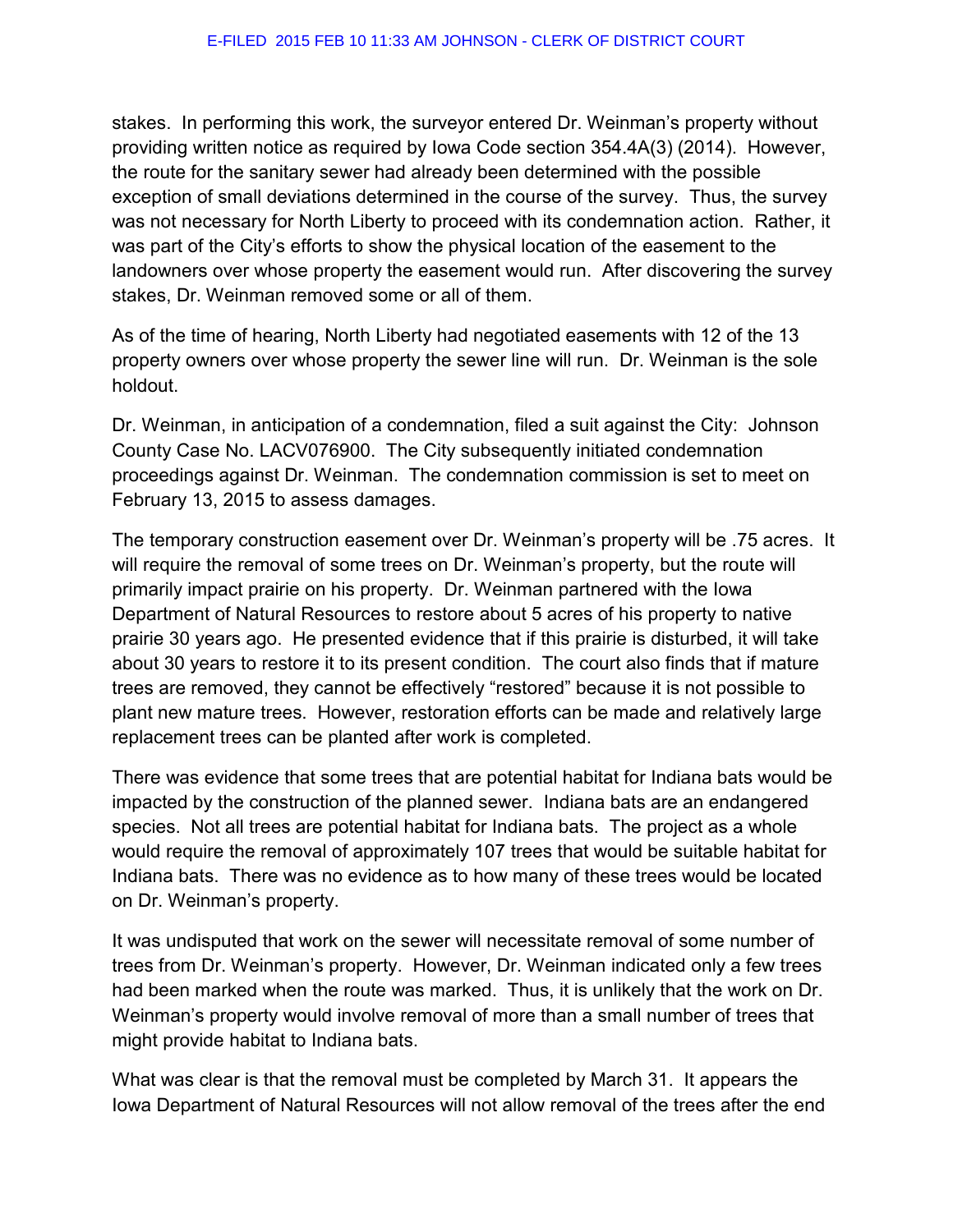of March. The bats migrate south each winter. By the end of March, they may be returning. If trees are removed before the bats return, the bats will not roost in those trees and will, instead, look for other suitable trees. Removal of trees prior to March 31 will not kill or injure any bats. Dr. Weinman's property contains about 50 acres of forest. This means there should still be adequate roosting locations if only a few trees are removed prior to March 31, 2015.

The construction of the sewer line will require that .75 acres of Dr. Weinman's property be excavated and used for other construction purposes. The existing prairie on this part of the property, some of which has developed root systems as much as 12 feet deep over the past 30 years, will be destroyed. It can be replanted, but replanting the prairie will not truly restore it to its original condition. The restoration process would take roughly 30 years, just as it took 30 years for the prairie to reach its current condition.

The bulk of the prairie on Dr. Weinman's property would appear to be suitable habitat for Ornate box turtles, a threatened species. Photographs were introduced of an Ornate box turtle found on the neighboring property which borders Dr. Weinman's prairie to the north. No evidence was introduced to establish that Ornate box turtles are present on Dr. Weinman's property. At best, the evidence established there is a strong possibility they are present. The evidence also established that the portion of Dr. Weinman's property most likely to be populated by Ornate box turtles is the hilly portion to the north of the proposed easement. The easement is closer to Muddy Creek and the soil there was indicated to be less favored by Ornate box turtles. At this point in time, it is impossible to assess whether Ornate box turtles are actually present because they hibernate for the winter.

Shortly prior to the hearing, the Iowa Department of Natural Resources ("IDNR") apparently became aware of the possibility that there could be Ornate box turtles living in the easement. Dr. Weinman's Exhibit 32, a document much discussed by both sides at the hearing, indicates that the IDNR would likely approve of any one of several different options in light of the circumstances. This letter was sent by the IDNR to the City's engineer for the project on February 4, 2015. If there are turtles on the easement, the IDNR would suggest an alternate route that does not impact the turtles and an alternate method of construction that does not impact the turtles (described at the hearing as directional boring).

The IDNR would suggest in the alternative that a survey be done to determine if there are Ornate box turtles in the area where work will be performed. If they are, the area can be fenced off and the turtles can be moved outside the fence. However, this can only be done during a fairly narrow window of time. The search or survey can only be done after the turtles come out of hibernation, likely mid-April according to the evidence. It cannot be done after mid to late May, when the turtles begin mating and making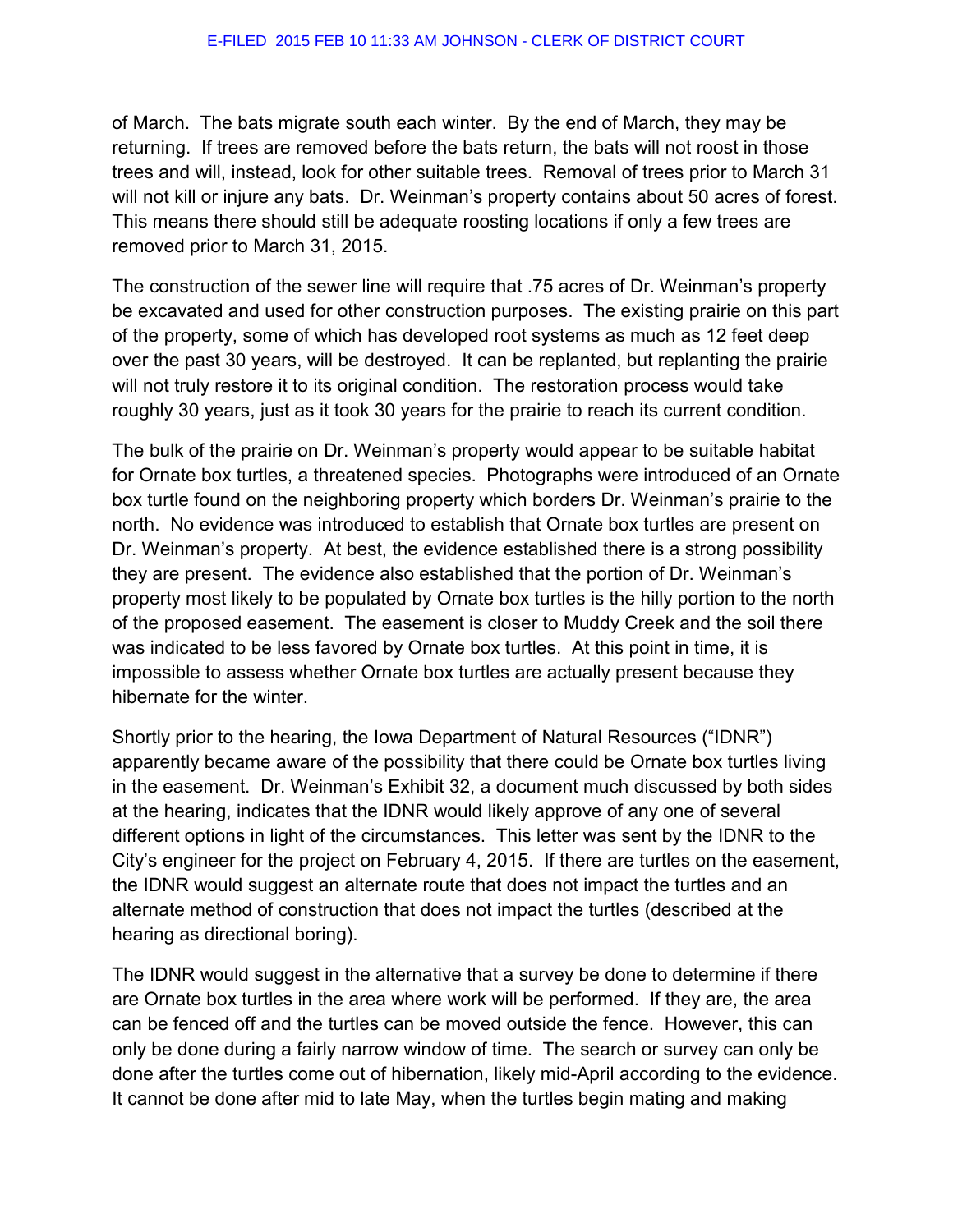nests. The City's consulting engineer indicated that their construction activities could be staged so that they could check for and move any turtles during this window.

It was clear from the evidence that the time line for continuing with the condemnation process and starting construction is tight. If the condemnation case is stayed, it is highly unlikely that tree removal can be done prior to March 31. Tree removal on Dr. Weinman's property cannot be performed until after the condemnation commission meets and the property is condemned. If the condemnation case is stayed, that means construction of the sewer is delayed at least 6 months. Additionally, if the case is stayed and the condemnation does not proceed by late May 2015, it will not be a viable solution to fence the construction area and temporarily remove any Ornate box turtles that might be found within the area because they will be in their nesting season and the construction work could harm nests located within the construction area.

The plan is for the school to be completed and in use by the fall 2017 school year. That is feasible if the project starts very soon. That plan is not feasible if the project is delayed for six months or more. In other words, grant of a temporary injunction will not only delay the sewer project, it will delay the construction and occupancy of the new school. Evidence was also offered that delay is likely to result in greater expense for construction of the sewer because the bids for the work are likely to be higher later in time.

# **LEGAL CONCLUSIONS AND RULING**

# **A. STANDARDS GOVERNING GRANT OF INJUNCTIVE RELIEF**

Dr. Weinman is asking the court to grant a temporary injuction.

"A temporary injunction is a preventive remedy to maintain the status quo of the parties prior to final judgment and to protect the subject of the litigation." *[Kleman v. Charles City Police Dep't,](http://www.westlaw.com/Link/Document/FullText?findType=Y&serNum=1985142225&pubNum=595&originatingDoc=Iec365b7d1bca11da9bcc85e7f8e2f4cd&refType=RP&fi=co_pp_sp_595_95&originationContext=document&vr=3.0&rs=cblt1.0&transitionType=DocumentItem&contextData=%28sc.UserEnteredCitation%29#co_pp_sp_595_95)* 373 N.W.2d 90, 95 (Iowa [1985\).](http://www.westlaw.com/Link/Document/FullText?findType=Y&serNum=1985142225&pubNum=595&originatingDoc=Iec365b7d1bca11da9bcc85e7f8e2f4cd&refType=RP&fi=co_pp_sp_595_95&originationContext=document&vr=3.0&rs=cblt1.0&transitionType=DocumentItem&contextData=%28sc.UserEnteredCitation%29#co_pp_sp_595_95) "The issuance or refusal of a temporary injunction rests largely in the sound discretion of the trial court, dependent upon the circumstances of the particular case." *Kent Prods. v. Hoegh,* [245 Iowa 205, 211, 61](http://www.westlaw.com/Link/Document/FullText?findType=Y&serNum=1954105586&pubNum=595&originatingDoc=Iec365b7d1bca11da9bcc85e7f8e2f4cd&refType=RP&fi=co_pp_sp_595_714&originationContext=document&vr=3.0&rs=cblt1.0&transitionType=DocumentItem&contextData=%28sc.UserEnteredCitation%29#co_pp_sp_595_714)  [N.W.2d 711, 714 \(1953\).](http://www.westlaw.com/Link/Document/FullText?findType=Y&serNum=1954105586&pubNum=595&originatingDoc=Iec365b7d1bca11da9bcc85e7f8e2f4cd&refType=RP&fi=co_pp_sp_595_714&originationContext=document&vr=3.0&rs=cblt1.0&transitionType=DocumentItem&contextData=%28sc.UserEnteredCitation%29#co_pp_sp_595_714) 

Lewis Investments, Inc. v. City of Iowa City, 703 N.W.2d 180, 184 (Iowa 2005).

Iowa Rule of Civil Procedure 1.321 governs the grant of temporary injunctions. That rule states in pertinent part:

A temporary injunction may be allowed under any of the following circumstances: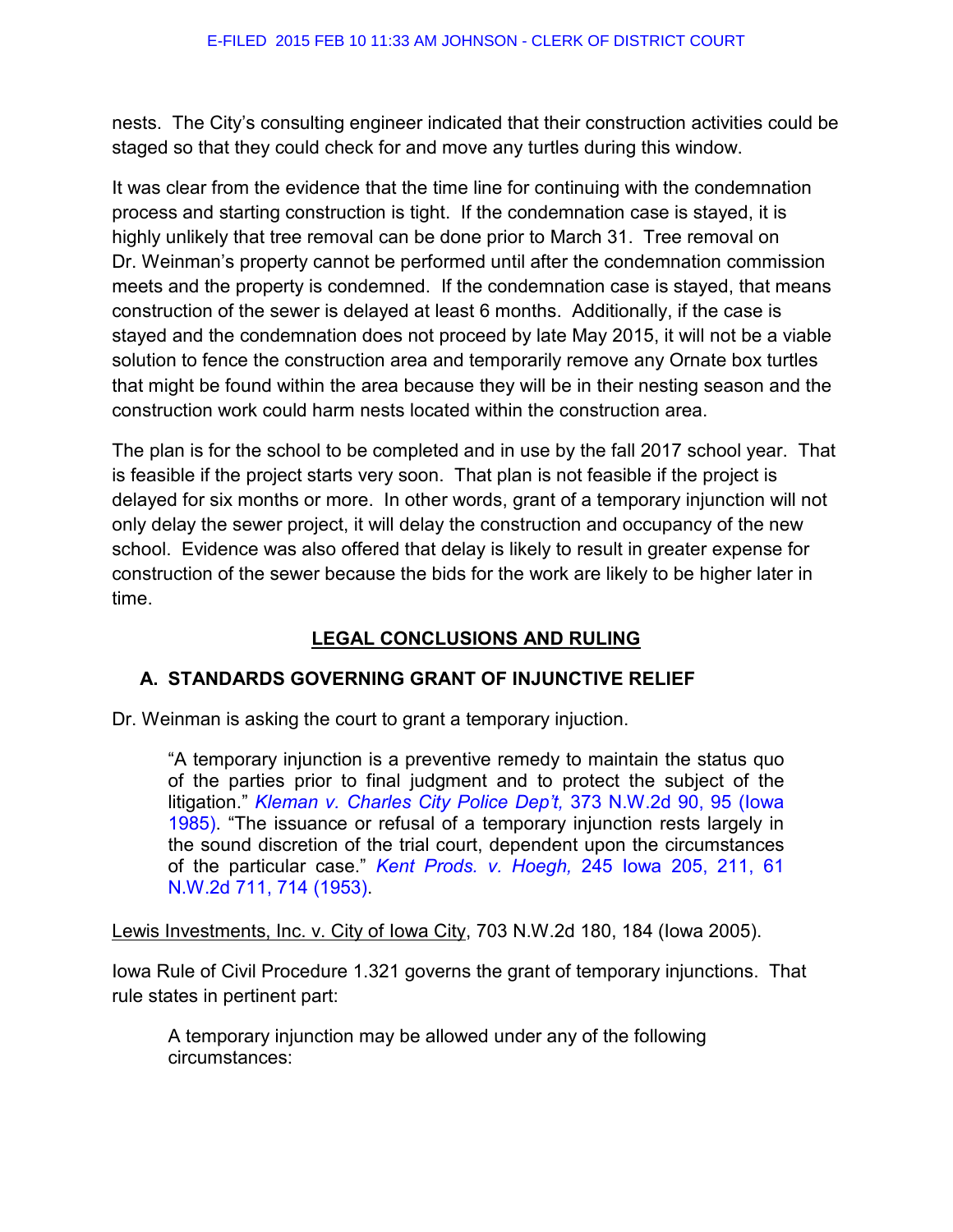**1.1502(1)** When the petition, supported by affidavit, shows the plaintiff is entitled to relief which includes restraining the commission or continuance of some act which would greatly or irreparably injure the plaintiff. **1.1502(2)** Where, during the litigation, it appears that a party is doing, procuring or suffering to be done, or threatens or is about to do, an act violating the other party's right respecting the subject of the action and tending to make the judgment ineffectual . . .

Iowa R. Civ. P. 1.321 (2015).

The Iowa Supreme Court has held that:

"An injunction is an extraordinary remedy which should be granted with caution and only when clearly required to avoid irreparable damage." *[Planned Parenthood of Mid–Iowa v. Maki,](http://www.westlaw.com/Link/Document/FullText?findType=Y&serNum=1991209791&pubNum=595&originatingDoc=I9aa6d3e4ff3e11d9b386b232635db992&refType=RP&fi=co_pp_sp_595_639&originationContext=document&vr=3.0&rs=cblt1.0&transitionType=DocumentItem&contextData=%28sc.UserEnteredCitation%29#co_pp_sp_595_639)* 478 N.W.2d 637, 639 (Iowa [1991\).](http://www.westlaw.com/Link/Document/FullText?findType=Y&serNum=1991209791&pubNum=595&originatingDoc=I9aa6d3e4ff3e11d9b386b232635db992&refType=RP&fi=co_pp_sp_595_639&originationContext=document&vr=3.0&rs=cblt1.0&transitionType=DocumentItem&contextData=%28sc.UserEnteredCitation%29#co_pp_sp_595_639) The party seeking the injunction must establish: (1) an invasion or threatened invasion of a right; (2) that substantial injury or damages will result unless the request for an injunction is granted; and (3) that there is no adequate legal remedy available. *See Matlock,* [531 N.W.2d at 122.](http://www.westlaw.com/Link/Document/FullText?findType=Y&serNum=1995098501&pubNum=595&originatingDoc=I9aa6d3e4ff3e11d9b386b232635db992&refType=RP&fi=co_pp_sp_595_122&originationContext=document&vr=3.0&rs=cblt1.0&transitionType=DocumentItem&contextData=%28sc.UserEnteredCitation%29#co_pp_sp_595_122) When considering the appropriateness of an injunction "the court should carefully weigh the relative hardship which would be suffered by the enjoined party upon awarding injunctive relief." *Id.* 

Sear v. Clayton County Zoning Board of Adjustment, 590 N.W.2d 512, 515 (Iowa 1999) (discussing permanent injunctive relief).

The Iowa Supreme Court has also explained that:

Permanent injunctive relief is an extraordinary remedy that is granted only when there is no other way to avoid irreparable harm to the plaintiff. *See [Planned Parenthood of Mid–Iowa v. Maki,](http://www.westlaw.com/Link/Document/FullText?findType=Y&serNum=1991209791&pubNum=595&originatingDoc=Iec365b7d1bca11da9bcc85e7f8e2f4cd&refType=RP&fi=co_pp_sp_595_639&originationContext=document&vr=3.0&rs=cblt1.0&transitionType=DocumentItem&contextData=%28sc.UserEnteredCitation%29#co_pp_sp_595_639)* 478 N.W.2d 637, 639 (Iowa [1991\);](http://www.westlaw.com/Link/Document/FullText?findType=Y&serNum=1991209791&pubNum=595&originatingDoc=Iec365b7d1bca11da9bcc85e7f8e2f4cd&refType=RP&fi=co_pp_sp_595_639&originationContext=document&vr=3.0&rs=cblt1.0&transitionType=DocumentItem&contextData=%28sc.UserEnteredCitation%29#co_pp_sp_595_639) *Myers v. Caple,* [258 N.W.2d 301, 304–05 \(Iowa 1977\).](http://www.westlaw.com/Link/Document/FullText?findType=Y&serNum=1977131295&pubNum=595&originatingDoc=Iec365b7d1bca11da9bcc85e7f8e2f4cd&refType=RP&fi=co_pp_sp_595_304&originationContext=document&vr=3.0&rs=cblt1.0&transitionType=DocumentItem&contextData=%28sc.UserEnteredCitation%29#co_pp_sp_595_304) Accordingly, if a plaintiff has an adequate remedy at law, injunctive relief as an independent remedy is not available. *See [Opat v. Ludeking,](http://www.westlaw.com/Link/Document/FullText?findType=Y&serNum=2003497014&pubNum=595&originatingDoc=Iec365b7d1bca11da9bcc85e7f8e2f4cd&refType=RP&fi=co_pp_sp_595_603&originationContext=document&vr=3.0&rs=cblt1.0&transitionType=DocumentItem&contextData=%28sc.UserEnteredCitation%29#co_pp_sp_595_603)* 666 [N.W.2d 597, 603 \(Iowa 2003\);](http://www.westlaw.com/Link/Document/FullText?findType=Y&serNum=2003497014&pubNum=595&originatingDoc=Iec365b7d1bca11da9bcc85e7f8e2f4cd&refType=RP&fi=co_pp_sp_595_603&originationContext=document&vr=3.0&rs=cblt1.0&transitionType=DocumentItem&contextData=%28sc.UserEnteredCitation%29#co_pp_sp_595_603) *[Sergeant Bluff–Luton Sch. Dist. v. City of](http://www.westlaw.com/Link/Document/FullText?findType=Y&serNum=1997095635&pubNum=595&originatingDoc=Iec365b7d1bca11da9bcc85e7f8e2f4cd&refType=RP&fi=co_pp_sp_595_156&originationContext=document&vr=3.0&rs=cblt1.0&transitionType=DocumentItem&contextData=%28sc.UserEnteredCitation%29#co_pp_sp_595_156)  Sioux City,* [562 N.W.2d 154, 156 \(Iowa 1997\).](http://www.westlaw.com/Link/Document/FullText?findType=Y&serNum=1997095635&pubNum=595&originatingDoc=Iec365b7d1bca11da9bcc85e7f8e2f4cd&refType=RP&fi=co_pp_sp_595_156&originationContext=document&vr=3.0&rs=cblt1.0&transitionType=DocumentItem&contextData=%28sc.UserEnteredCitation%29#co_pp_sp_595_156)

Lewis Investments, 703 N.W.2d at 185.

Temporary injunctive relief is evaluated by the same standards as permanent relief except the party seeking a temporary injunction must also show a likelihood or probability of success on the merits of the underlying claim. Max v. Iowa Realty Co., 621 N.W.2D 178, 181 (Iowa 2001).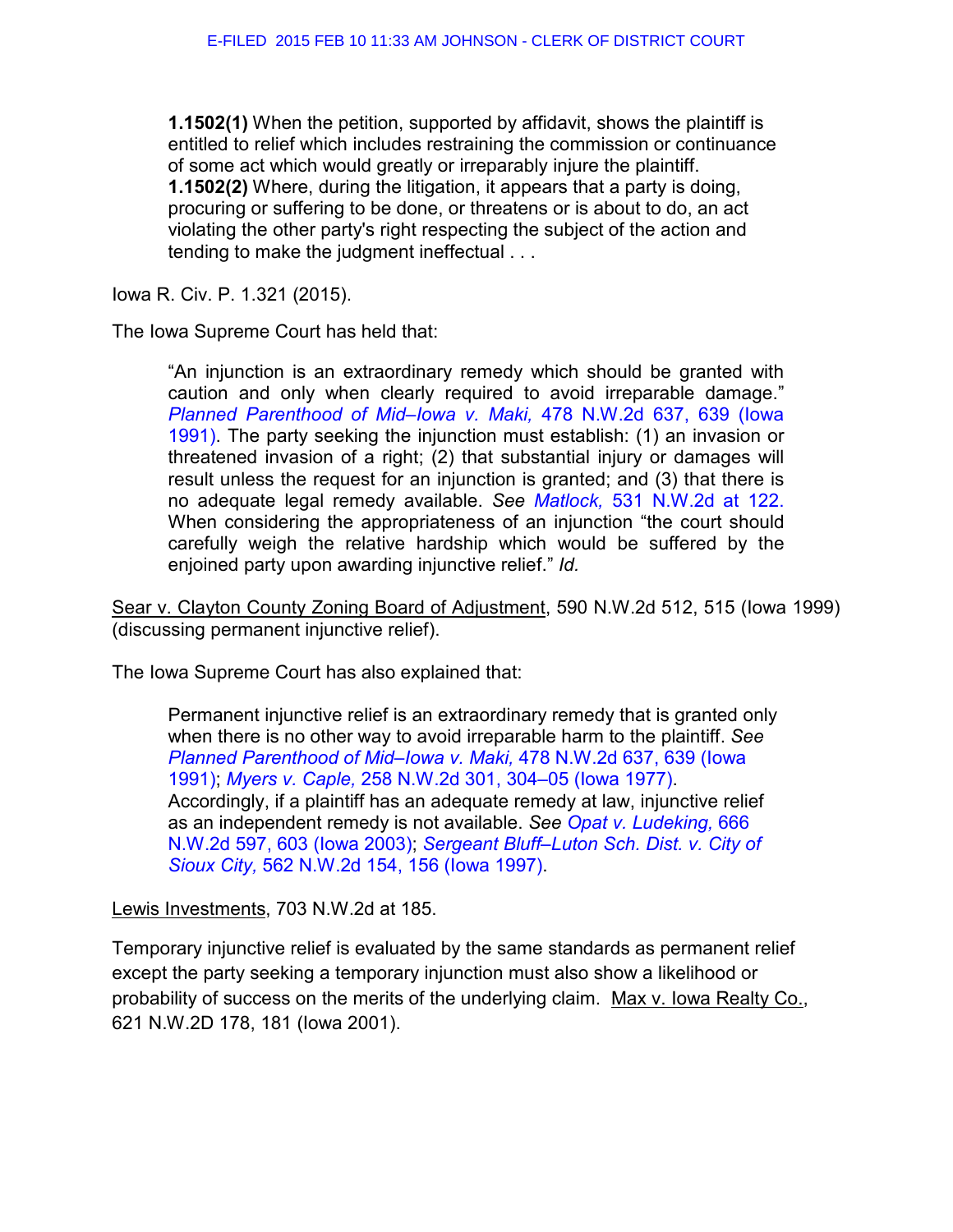## **B. HAS DR. WEINMAN SHOWN A PROBABILITY OF SUCCESS ON THE MERITS?**

In order to obtain the requested temporary injunction, Dr. Weinman must show it is likely he will succeed on the merits of at least one of his underlying claims.<sup>1</sup> That is, he must have a legal basis for his position and he must have produced enough evidence in support of his claim that the court anticipates he will probably succeed on that claim.

In support of his request for injunctive relief, Dr. Weinman raises multiple alleged legal bases for his claims. Although the doctor's counsel attempts to assert otherwise, he has clearly "shotgunned" this case. He has vaguely asserted multiple alleged legal bases for his underlying claims, but has only addressed some of those bases in detail.

Among other things, Dr. Weinman argues that the survey without notice taints the process and requires the court to stay the condemnation. He argues that there are viable or more appropriate alternative routes and that because such routes exist, the City cannot condemn the route at issue. He argues that the route at issue lies outside the city limits and as a result, the City cannot condemn the route at issue. He argues that the habitat of an endangered species, the Indiana bat, and a threatened species, the Ornate box turtle, will be destroyed or negatively impacted by the construction and that an alternate route must be used or the condemnation must be stayed until any environmental impact can be more fully investigated.

Many of the arguments made by Dr. Weinman rely on Iowa statutes as their legal basis. The rules of statutory construction in Iowa are well settled.

When a statute is plain and its meaning is clear, [the courts] need not search for its meaning beyond its expressed language. [American](http://www.westlaw.com/Find/Default.wl?rs=dfa1.0&vr=2.0&DB=595&FindType=Y&ReferencePositionType=S&SerialNum=1990167641&ReferencePosition=58)  [Asbestos Training Ctr., Ltd. v. Eastern Iowa Community College, 463](http://www.westlaw.com/Find/Default.wl?rs=dfa1.0&vr=2.0&DB=595&FindType=Y&ReferencePositionType=S&SerialNum=1990167641&ReferencePosition=58)  [N.W.2d 56, 58 \(Iowa 1990\)](http://www.westlaw.com/Find/Default.wl?rs=dfa1.0&vr=2.0&DB=595&FindType=Y&ReferencePositionType=S&SerialNum=1990167641&ReferencePosition=58) (citation omitted). [The courts] resort to rules of statutory construction only when the terms of the statute are ambiguous. [Le Mars Mut. Ins. Co. of Iowa v. Bonnecroy](http://www.westlaw.com/Find/Default.wl?rs=dfa1.0&vr=2.0&DB=595&FindType=Y&ReferencePositionType=S&SerialNum=1981116147&ReferencePosition=424)*,* [304 N.W.2d 422, 424 \(Iowa](http://www.westlaw.com/Find/Default.wl?rs=dfa1.0&vr=2.0&DB=595&FindType=Y&ReferencePositionType=S&SerialNum=1981116147&ReferencePosition=424)  [1981\)](http://www.westlaw.com/Find/Default.wl?rs=dfa1.0&vr=2.0&DB=595&FindType=Y&ReferencePositionType=S&SerialNum=1981116147&ReferencePosition=424) (citation omitted), superseded by statute on other grounds*,*  [Steinkuehler v. Brotherson](http://www.westlaw.com/Find/Default.wl?rs=dfa1.0&vr=2.0&DB=595&FindType=Y&SerialNum=1989109569)*,* [443 N.W.2d 698 \(Iowa 1989\);](http://www.westlaw.com/Find/Default.wl?rs=dfa1.0&vr=2.0&DB=595&FindType=Y&SerialNum=1989109569) [Iowa Code](http://www.westlaw.com/Find/Default.wl?rs=dfa1.0&vr=2.0&DB=1000256&DocName=IASTS4.6&FindType=L) 

l

<sup>&</sup>lt;sup>1</sup> The City cites Mann v. City of Marshalltown, 365 N.W.2d 307 (lowa 1978) as holding that "an independent suit to enjoin condemnation proceedings may be had where there are allegations of fraud, oppression, illegality or abuse of power or discretion by the condemnor." Id. at 313. The court does not view Mann as limiting independent suits to enjoin condemnation proceedings to the extent claimed, particularly because the Iowa Legislature's subsequent enactment of section 6A.24 authorizes independent suits to challenge the public purpose of condemnation proceedings. The court need not determine the extent to which Dr. Weiman's rights are otherwise limited by Mann because, even if the court applies a lower standard and evaluates whether Dr. Weinman has established a likelihood of success on the merits, the City prevails.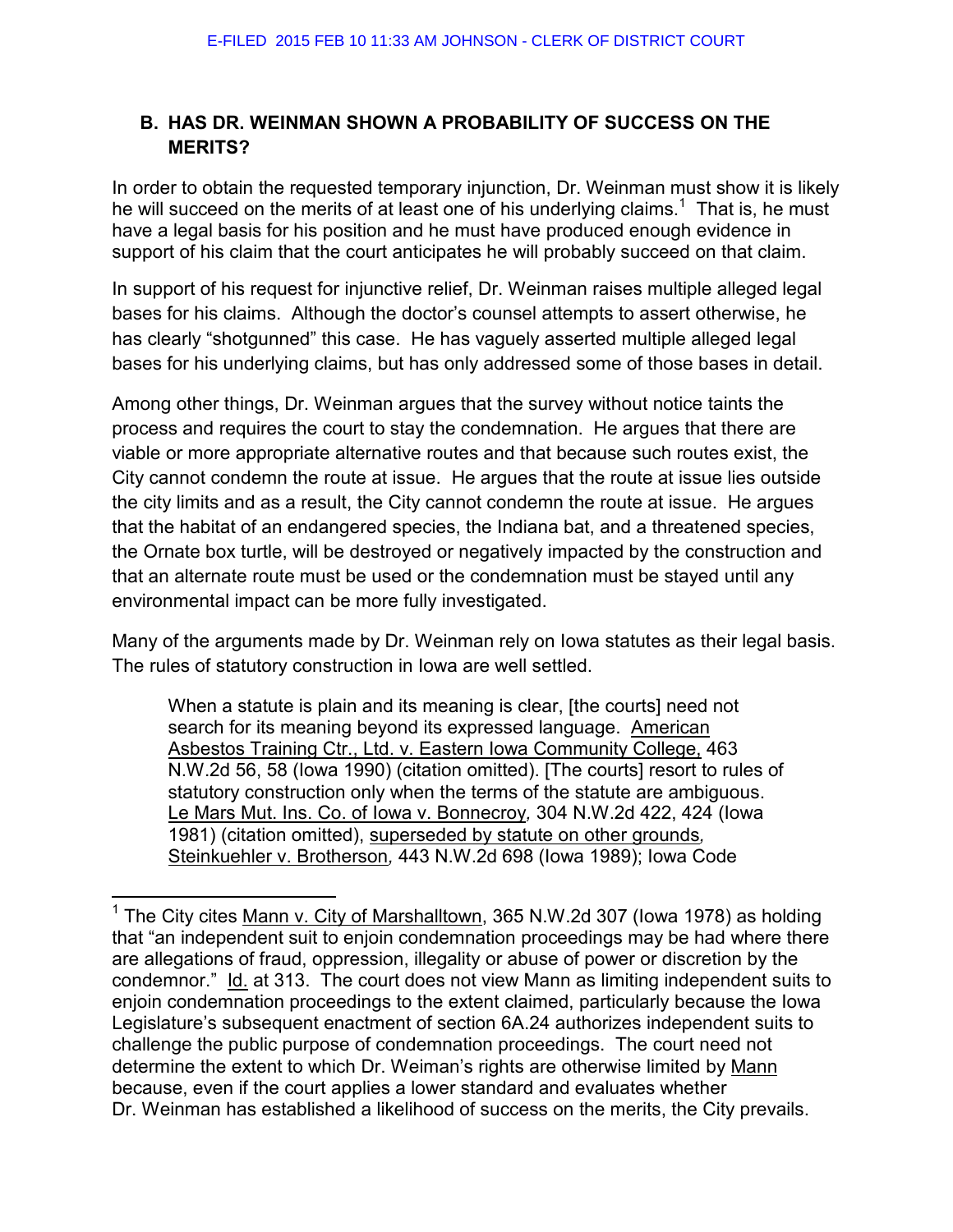## [§ 4.6.](http://www.westlaw.com/Find/Default.wl?rs=dfa1.0&vr=2.0&DB=1000256&DocName=IASTS4.6&FindType=L)

 $\overline{a}$ 

[Iowa Courts] give precise and unambiguous language its plain and rational meaning as used in conjunction with the subject considered, absent legislative definition or particular and appropriate meaning in law. [American Asbestos](http://www.westlaw.com/Find/Default.wl?rs=dfa1.0&vr=2.0&DB=595&FindType=Y&ReferencePositionType=S&SerialNum=1990167641&ReferencePosition=58)*,* [463 N.W.2d at 58](http://www.westlaw.com/Find/Default.wl?rs=dfa1.0&vr=2.0&DB=595&FindType=Y&ReferencePositionType=S&SerialNum=1990167641&ReferencePosition=58) (citation omitted); [Iowa Code](http://www.westlaw.com/Find/Default.wl?rs=dfa1.0&vr=2.0&DB=1000256&DocName=IASTS4.1&FindType=L)  [§ 4.1\(38\).](http://www.westlaw.com/Find/Default.wl?rs=dfa1.0&vr=2.0&DB=1000256&DocName=IASTS4.1&FindType=L) Thus, it is not for [the courts] to speculate as to the probable legislative intent apart from the wording used in the statute or to use legislative history to defeat the plain words of the statute. [Le Mars](http://www.westlaw.com/Find/Default.wl?rs=dfa1.0&vr=2.0&DB=595&FindType=Y&ReferencePositionType=S&SerialNum=1981116147&ReferencePosition=424)*,* [304](http://www.westlaw.com/Find/Default.wl?rs=dfa1.0&vr=2.0&DB=595&FindType=Y&ReferencePositionType=S&SerialNum=1981116147&ReferencePosition=424)  [N.W.2d at 424](http://www.westlaw.com/Find/Default.wl?rs=dfa1.0&vr=2.0&DB=595&FindType=Y&ReferencePositionType=S&SerialNum=1981116147&ReferencePosition=424) (citation omitted). [The courts] must look to what the legislature said rather than what it should or might have said. [Iowa](http://www.westlaw.com/Find/Default.wl?rs=dfa1.0&vr=2.0&DB=1005683&DocName=IARRAPR14&FindType=L)  [R.App.P. 14\(f\)\(13\)](http://www.westlaw.com/Find/Default.wl?rs=dfa1.0&vr=2.0&DB=1005683&DocName=IARRAPR14&FindType=L) 

Stroup v. Reno, 530 N.W.2d 441, 443-444 (Iowa 1995).

# 1. *Alleged Violation of Iowa Code Section 6A.24*

Dr. Weinman argues that the City's initiation of condemnation proceedings is inconsistent with the requirements of Iowa Code chapter 6A, particularly section 6A.24. He aptly points out that this code section has not previously been interpreted in any reported Iowa appellate decision.

Section 6A.24 allows an owner of property described in an application for condemnation to "bring an action challenging the exercise of eminent domain authority or the condemnation proceedings." Iowa Code § 6A.24(1) (2015). In any such action, the acquiring agency bears the burden of proving "by a preponderance of the evidence that the finding of public use, public purpose or public improvement meets the definition of those terms."<sup>2</sup> lowa Code § 6A.24(3) (2015). Those terms are defined in lowa Code section 6A.22. A "public use," "public purpose," or "public improvement" includes "[t]he acquisition of any interest in property necessary to the function of a public or private utility, common carrier, or airport or airport system." Iowa Code § 6A.22(2)(a)(2) (2015).

In the context of its application to the present case, section 6A.24 is not ambiguous. As a result, the court may not apply rules of statutory instruction. It must give the words of the statute their ordinary meanings and may not speculate as to the probable legislative intent.

At hearing the "public purpose" issue was not really disputed. The condemnation is for an easement that will be used to run sanitary sewer for the City. The City's sanitary

 $2$  In the present action, Dr. Weinman bears the burden of showing that, with the burden of proof on the City on this part of the underlying claim, he would prevail.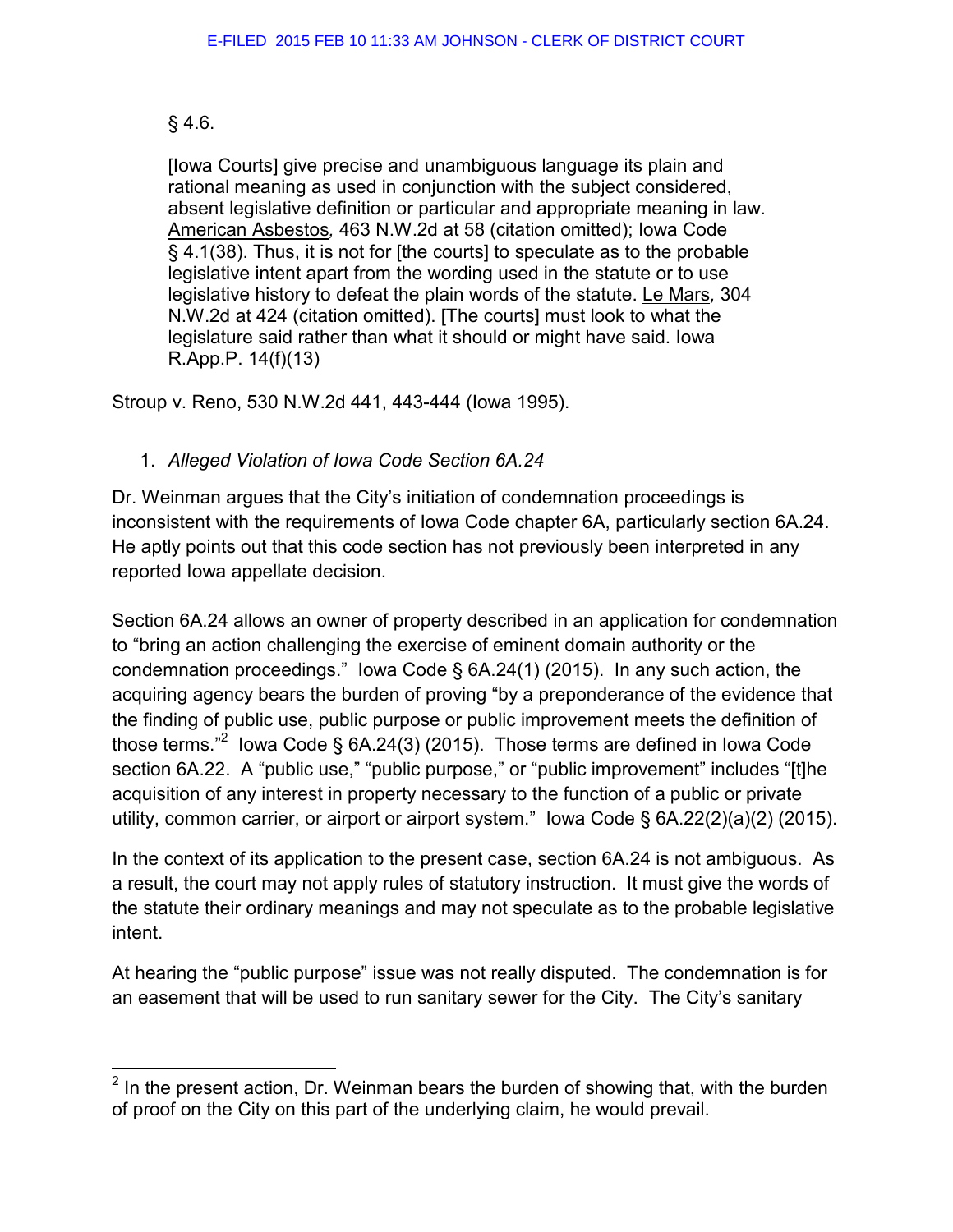sewer is a public utility. Iowa Code § 362.2(6) (2015). As a result, Plaintiff has not shown a likelihood of success under section 6A.24(1) (2015).

## *2. Alleged Violations of Iowa Code Chapter 314*

Dr. Weinman argues that the proposed condemnation violates Iowa Code section 314.23. That code section provides in pertinent part:

It is declared to be in the general public welfare of Iowa and a highway purpose that **highway** maintenance, construction, reconstruction, and repair shall protect and preserve by not causing unnecessary destruction, the natural and historic heritage of the state. In order to provide for the protection and preservation, the following shall be accomplished in the design, construction, reconstruction, relocation, repair or maintenance **of roads, streets, and highways** . . . .

Iowa Code § 314.23 (2015) (emphasis added). The court notes that section 314.23 is part of Iowa Code chapter 314 which sets forth "Administrative Procedures for Highways."

Iowa Code section 314.24 provides that:

Cities, counties, and the department shall to the extent practicable preserve and protect the natural and historic heritage of the state in the design, construction, reconstruction, relocation, repair, or maintenance of **roads, streets, or highways**. Destruction or damage to natural areas, including but not limited to prime agricultural land, parks, preserves, woodlands, wetlands, recreation areas, greenbelts, historical sites or archaeological sites shall be avoided, if reasonable alternatives are available for the location **roads, streets, or highways** at no significantly greater cost. In implementing this section, cities, counties, and the department shall make a diligent effort to identify and examine the comparative cost of utilizing alternative locations **for roads, streets, or highways**.

Iowa Code § 314.24 (2015) (emphasis added).

Although sections 314.23 and 314.24 set forth the Legislature's position regarding construction of streets and highways, they do not include public improvements such as the sewer line at issue in this case within the scope of their provisions. Iowa Code § 314.13(6) (2015) (defining "highway" or "street"). Furthermore, section 314.23 applies to woodlands, wetlands, public parks, and prime agricultural lands. The portion of Dr. Weinman's property at issue was not shown to be prime agricultural land. Although a few trees may be removed, the impacted area is not woodland. Nor is the impacted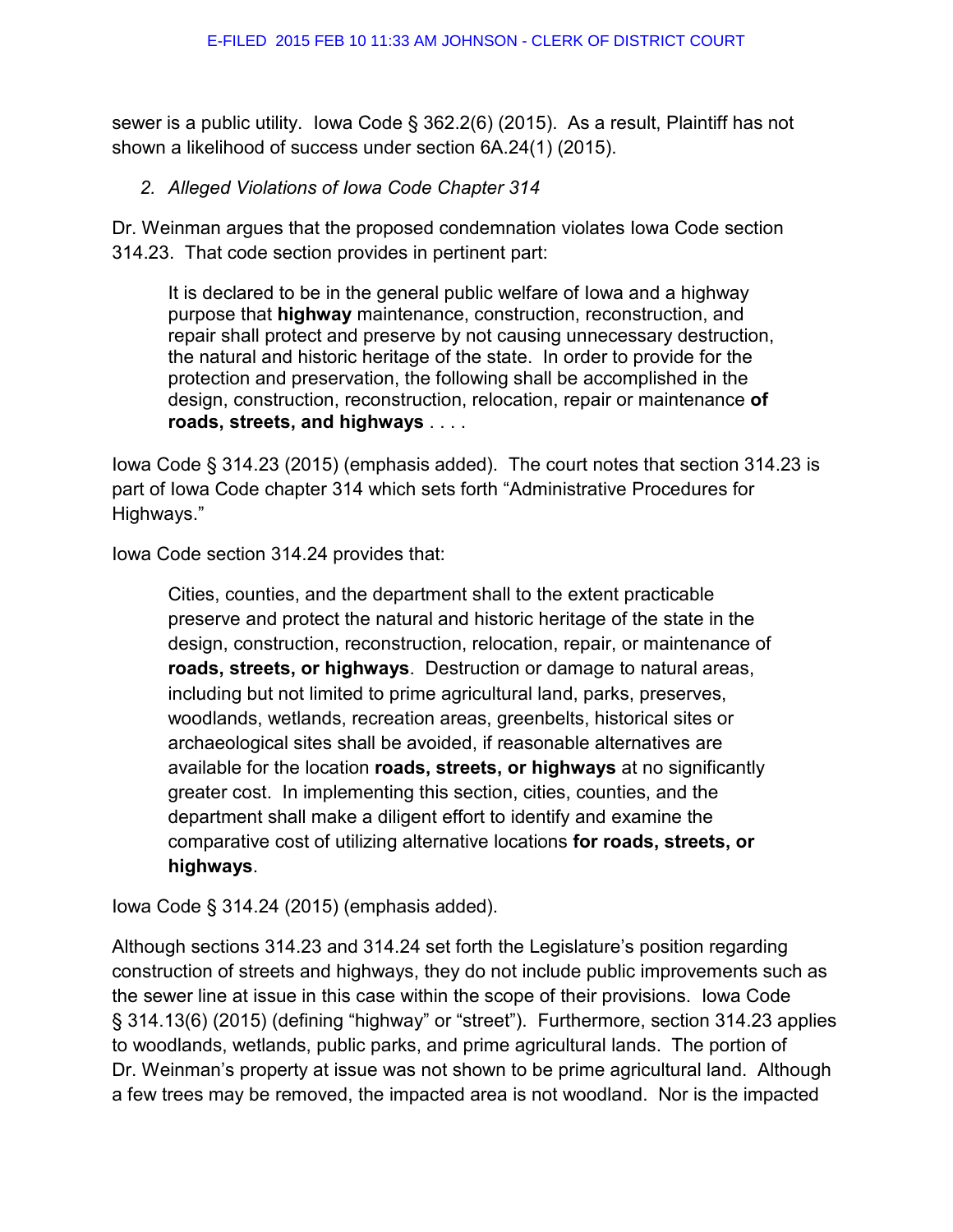property a publicly owned park, preserve, or recreation area. At most it is a privately owned preserve.

As was the case with section 6A.24, sections 314.23 and 314.24 are not ambiguous. The court is bound to apply those code provisions as written. Although sections 314.23 and 314.24 can be read as reflecting public policy in favor of protecting certain natural areas, the Legislature has not yet opted to extend that protection to takings for utility easements. It is not the role of this court to extend the scope of sections 314.23 and 314.24. That is a legislative function. As a result, sections 314.23 and 314.24 would not apply to the improvement and/or the property at issue in the present case. Because the code sections would not apply, Plaintiff has not shown a likelihood of success on the merits with regard to this aspect of his claim.

## *3. Survey Without Notice*

Iowa Code section 354.4A requires surveyors to give written notice by mail seven days before entering onto property to conduct a survey. Iowa Code § 354.4A (2015). It is conceded in the present case that when a survey was performed to place stakes by either Foxx Engineering or its contractor, the notice provisions were not followed. Surveyors entered Dr. Weinman's property without notice to him and without his express permission. These surveyors then placed stakes on the property to mark the location of the easement at issue in this case.

Dr. Weinman argues that because this survey was done in violation of section 354.4A, the whole process is somehow tainted and the court must enjoin the City's condemnation. The court disagrees.

If the procedures set forth under section 354.4A are followed, the surveyor is not subject to criminal or civil liability for trespass. Iowa Code § 354.4A(1)(a) (2015). It follows that if those procedures are not followed, the surveyor is subject to criminal and civil liability for trespass. Thus, Dr. Weinman may pursue a civil claim against the surveyor for trespass if he so chooses and if he has damages.

Furthermore, it was established at the hearing that this survey was not a necessary precursor to the condemnation action. The legal description of the route had already been determined and was being used to set the stakes. Thus, the condemnation could have proceeded without this survey. In addition, Dr. Weinman removed the stakes the surveyor put in place. This has deprived the City of the ability to use the survey in any construction work. It will presumably have to conduct a new survey and place new stakes so that any construction activities can be conducted on the condemned easement.

As a result, Dr. Weinman has not shown a likelihood of success on the merits on his claims under section 354.4A. He may have a meritorious claim for trespass, but that does not allow him to obtain a stay of the pending condemnation action.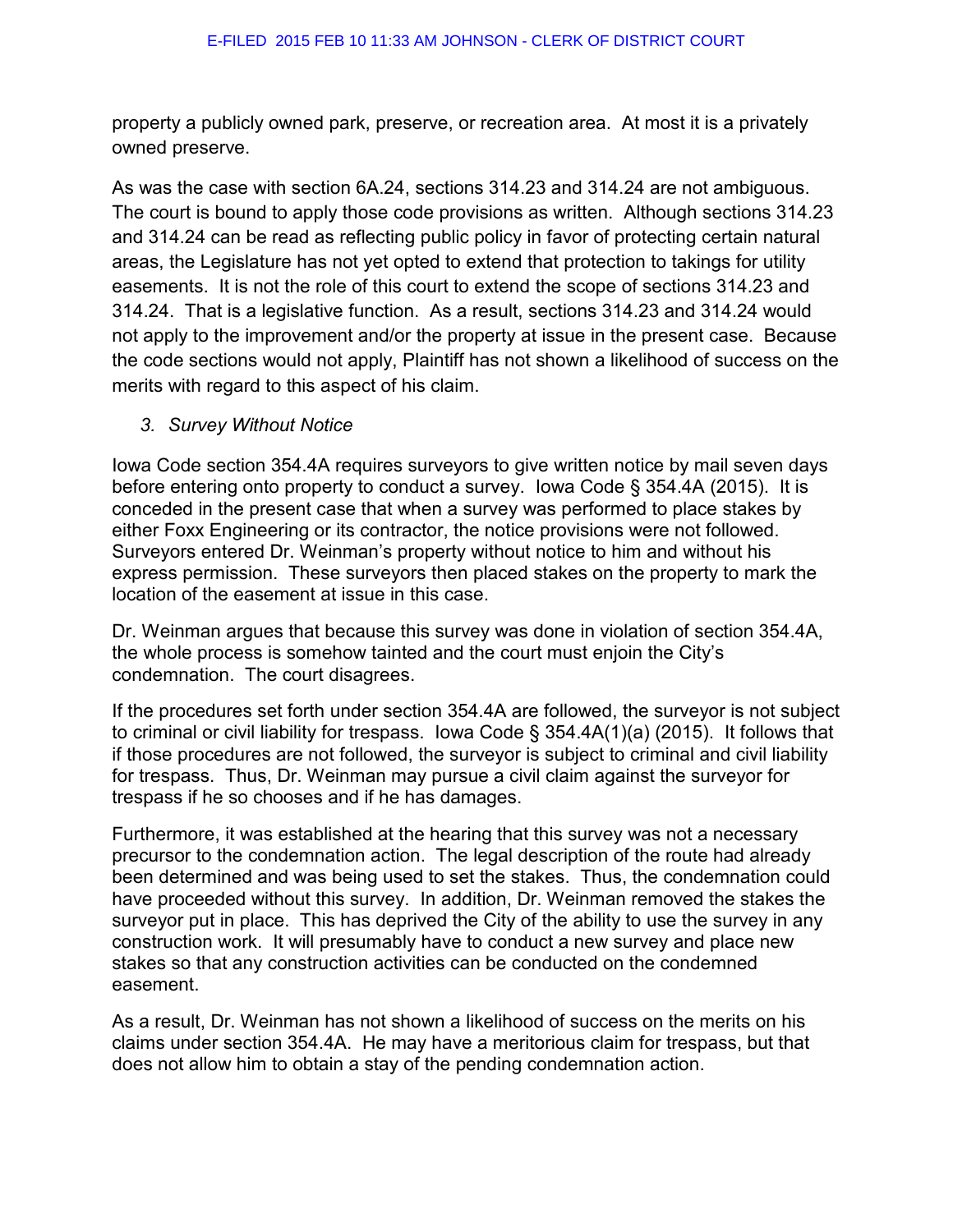## *4. Condemnation Outside the City Limits*

The condemnation at issue seeks to obtain an easement for a sanitary sewer line. Sanitary sewer is a city utility. Iowa Code §362.2(6) (2015). Iowa Code section 364.4 provides:

#### A city may:

1. a. Acquire, hold, and dispose of property outside the city in the same manner as within. However, the power of a city to acquire property outside the city does not include the power to acquire property outside the city by eminent domain, **except for the following**, subject to the provisions of chapters 6A and 6B:

(1) The **operation of a city utility** as defined in [section 362.2](https://1.next.westlaw.com/Link/Document/FullText?findType=L&pubNum=1000256&cite=IASTS362.2&originatingDoc=NCDEFAB40A9B011E1888481CDCD6F63B4&refType=LQ&originationContext=document&transitionType=DocumentItem&contextData=%28sc.UserEnteredCitation%29) . . . .

Iowa Code § 364.4 (2015). Pursuant to section 364.4, a city may use eminent domain to obtain property outside the city limits for use in or by a city utility. Banks v. City of Ames, Iowa, 369 N.W.2d 351, 354 (Iowa 1985).

Consequently, Dr. Weinman's argument on this issue is without merit. He has not shown the requisite likelihood of success on the merits.

## *5. Alleged Violations of the Endangered Species Act*

Plaintiff argues that allowing the condemnation will violate the Endangered Species Act and should therefore be enjoined. In support of this argument, he has provided the court with two United States Supreme Court cases. Instead of addressing these cases in his brief, he offered copies of them as exhibits. Neither case is factually consistent with the present case. Tennessee Valley Authority v. Hill, 437 U.S. 153 (1978), involved the construction of a dam that would have wiped out the endangered darter snail. The primary issue in the case was whether Congress intended the Endangered Species Act to apply to the dam project which was ongoing at the time the act was passed. Babbitt v. Sweet Home Chapter of Cmtys. for a Great Or., involved a challenge to a department of interior regulation that defined harm. The definition was upheld and the court applies it in this opinion.

The Endangered Species Act of 1973 ("ESA"), [16 U.S.C. § 1531,](https://1.next.westlaw.com/Link/Document/FullText?findType=L&pubNum=1000546&cite=16USCAS1531&originatingDoc=I2ca72aa21be111e1a5d6f94bcaceb380&refType=LQ&originationContext=document&transitionType=DocumentItem&contextData=%28sc.UserEnteredCitation%29) contains a variety of protections designed to save from extinction species that the Secretary of the Interior designates as endangered or threatened. *[Babbitt](https://1.next.westlaw.com/Link/Document/FullText?findType=Y&serNum=1995137649&pubNum=708&originatingDoc=I2ca72aa21be111e1a5d6f94bcaceb380&refType=RP&originationContext=document&transitionType=DocumentItem&contextData=%28sc.UserEnteredCitation%29)  [v. Sweet Home Chapter of Communities for a Great Oregon,](https://1.next.westlaw.com/Link/Document/FullText?findType=Y&serNum=1995137649&pubNum=708&originatingDoc=I2ca72aa21be111e1a5d6f94bcaceb380&refType=RP&originationContext=document&transitionType=DocumentItem&contextData=%28sc.UserEnteredCitation%29)* 515 U.S. [687, 690, 115 S.Ct. 2407, 132 L.Ed.2d 597 \(1995\).](https://1.next.westlaw.com/Link/Document/FullText?findType=Y&serNum=1995137649&pubNum=708&originatingDoc=I2ca72aa21be111e1a5d6f94bcaceb380&refType=RP&originationContext=document&transitionType=DocumentItem&contextData=%28sc.UserEnteredCitation%29) Section 9 of the Act makes it unlawful for any person to "take" any endangered or threatened species. [16 U.S.C. § 1538\(a\)\(1\)\(B\).](https://1.next.westlaw.com/Link/Document/FullText?findType=L&pubNum=1000546&cite=16USCAS1538&originatingDoc=I2ca72aa21be111e1a5d6f94bcaceb380&refType=RB&originationContext=document&transitionType=DocumentItem&contextData=%28sc.UserEnteredCitation%29#co_pp_50660000823d1) "Take" is defined to mean "harass, harm, pursue, hunt, shoot, wound, kill, trap, capture, or collect, or attempt to engage in such conduct." [16 U.S.C. § 1532\(19\).](https://1.next.westlaw.com/Link/Document/FullText?findType=L&pubNum=1000546&cite=16USCAS1532&originatingDoc=I2ca72aa21be111e1a5d6f94bcaceb380&refType=RB&originationContext=document&transitionType=DocumentItem&contextData=%28sc.UserEnteredCitation%29#co_pp_828f000092994) The U.S. Fish and Wildlife Service's ("FWS") regulations further define "harm" to include any "significant habitat modification or degradation where it actually kills or injures fish or wildlife by significantly impairing essential behavioral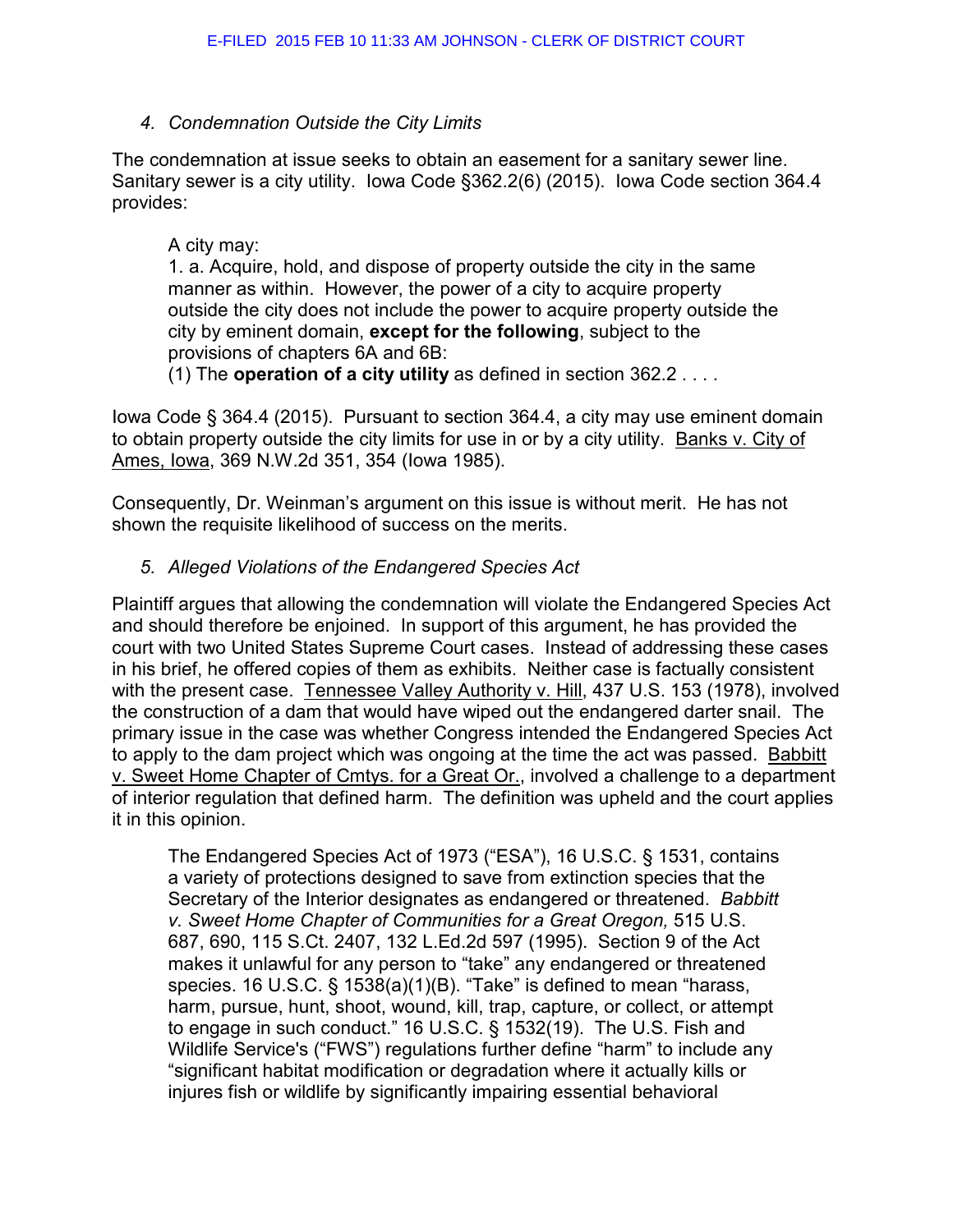patterns, including breeding, feeding or sheltering."  $\Box$  50 [C.F.R. § 17.3;](https://1.next.westlaw.com/Link/Document/FullText?findType=L&pubNum=1000547&cite=50CFRS17.3&originatingDoc=I2ca72aa21be111e1a5d6f94bcaceb380&refType=LQ&originationContext=document&transitionType=DocumentItem&contextData=%28sc.UserEnteredCitation%29) see also *Sweet Home,* [515 U.S. 687, 115 S.Ct. 2407, 132](https://1.next.westlaw.com/Link/Document/FullText?findType=Y&serNum=1995137649&pubNum=708&originatingDoc=I2ca72aa21be111e1a5d6f94bcaceb380&refType=RP&originationContext=document&transitionType=DocumentItem&contextData=%28sc.UserEnteredCitation%29)  [L.Ed.2d 597](https://1.next.westlaw.com/Link/Document/FullText?findType=Y&serNum=1995137649&pubNum=708&originatingDoc=I2ca72aa21be111e1a5d6f94bcaceb380&refType=RP&originationContext=document&transitionType=DocumentItem&contextData=%28sc.UserEnteredCitation%29) (upholding FWS' definition of "harm"). The prohibition on take extends to both endangered and threatened species, and includes any "egg or offspring" thereof. [16 U.S.C. § 1532\(8\);](https://1.next.westlaw.com/Link/Document/FullText?findType=L&pubNum=1000546&cite=16USCAS1532&originatingDoc=I2ca72aa21be111e1a5d6f94bcaceb380&refType=RB&originationContext=document&transitionType=DocumentItem&contextData=%28sc.UserEnteredCitation%29#co_pp_23450000ab4d2) *see also* [50 C.F.R. §](https://1.next.westlaw.com/Link/Document/FullText?findType=L&pubNum=1000547&cite=50CFRS17.31&originatingDoc=I2ca72aa21be111e1a5d6f94bcaceb380&refType=RB&originationContext=document&transitionType=DocumentItem&contextData=%28sc.UserEnteredCitation%29#co_pp_8b3b0000958a4)  [17.31\(a\).](https://1.next.westlaw.com/Link/Document/FullText?findType=L&pubNum=1000547&cite=50CFRS17.31&originatingDoc=I2ca72aa21be111e1a5d6f94bcaceb380&refType=RB&originationContext=document&transitionType=DocumentItem&contextData=%28sc.UserEnteredCitation%29#co_pp_8b3b0000958a4)

#### Wild Equity Inst. v. City and County of San Francisco, 2011 WL 5975029.

In deciding whether a temporary injunction under the ESA is appropriate, the question is whether the challenged activity "will reduce appreciably [the species'] likelihood of survival or recovery or appreciably diminish the value of their critical habitat." Pacific Coast Federation of Fisherman's Assoc. v. Gutierrez, 606 F. Supp. 1195, 1207 (E.D. Ca. 2008).

As with his other claims, Plaintiff fails to show a probability that this one will succeed. To the extent the project will require removal of trees, the IDNR is requiring that work be done when there will be no Indiana bats roosting in the trees. Only a few trees will be removed on Dr. Weinman's property and not all of these would be potential roosting sites for Indiana bats. Further, there is zero evidence thus far in this case that any Indiana bats actually roost in these trees. Rather, the area is described as suitable for potential habitat. This falls far short of the requisite "significant habitat modification or degradation where it actually kills or injures fish or wildlife by significantly impairing essential behavioral patterns, including breeding, feeding or sheltering."

There is also no evidence that Ornate box turtles are present in the area that will be condemned. They are present on the neighbor's property, but that area is not directly contiguous to the easement. It is separated from the easement by the bulk of Dr. Weinman's prairie restoration. The area where the easement will be located is not as suitable for turtle habitation as the area left untouched. Further, the IDNR has already outlined a plan pursuant to which a search or survey for the turtles can be conducted and, if any are present, they can be moved out of harm's way until after construction is completed. This will have to be done in a very narrow window of time between when the turtles become active and when their breeding season begins, but if the condemnation proceeds on schedule, it can be done within this window of time.

#### *6. Failure to Conduct an Environmental Survey*

Dr. Weinman argues that the condemnation should be stayed because there has not been an environmental survey. Dr. Weinman had the burden of proof in this case. The court reviewed all of the code provisions and constitutional provisions he cited as a potential legal basis for his claims. None of them required an environmental survey prior to work being performed on a project of this nature. Further, the IDNR is responsible for issuing any permits required for the work at issue. The IDNR is aware of the possibility that this easement may include Indiana bat habitat and Ornate box turtle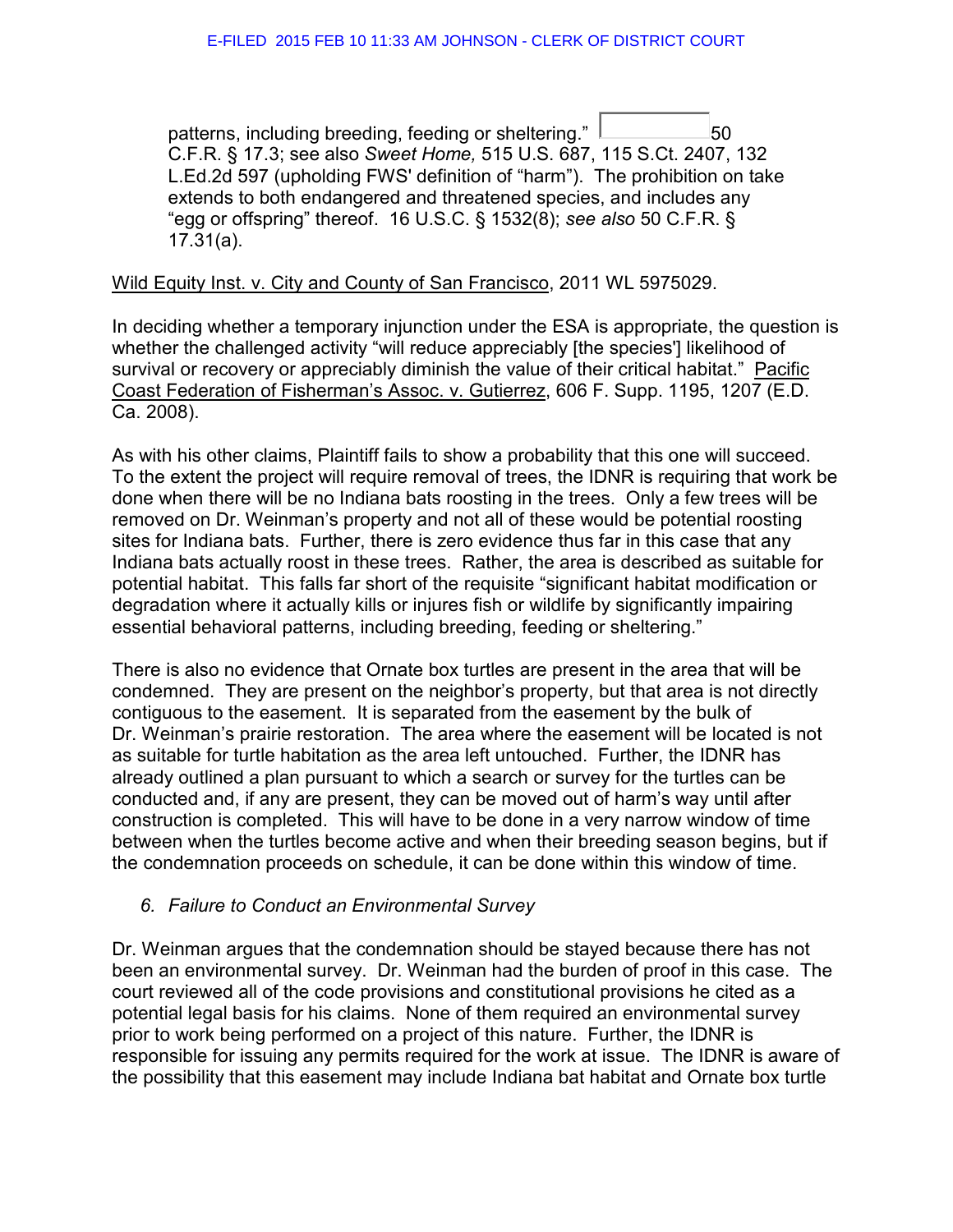habitat. If the IDNR requires a survey and none has been performed, the IDNR will not issue the requisite permits.

Because Dr. Weinman has not provided citation to any applicable law allowing the court to stay the condemnation in the absence of an environmental survey, Dr. Weinman has failed to show a likelihood of success on the merits on this issue.

## **C. CONCLUSION**

To the extent Dr. Weinman has mentioned other potential legal bases for his claims, he has fallen far short of the required showing of a probability of success on the merits. Dr. Weinman has not identified a single underlying claim on which there is a probability of success. Consequently, the court need not reach any other issue relevant to grant of a temporary injunction. The request for temporary injunctive relief is DENIED.

Clerk to notify.